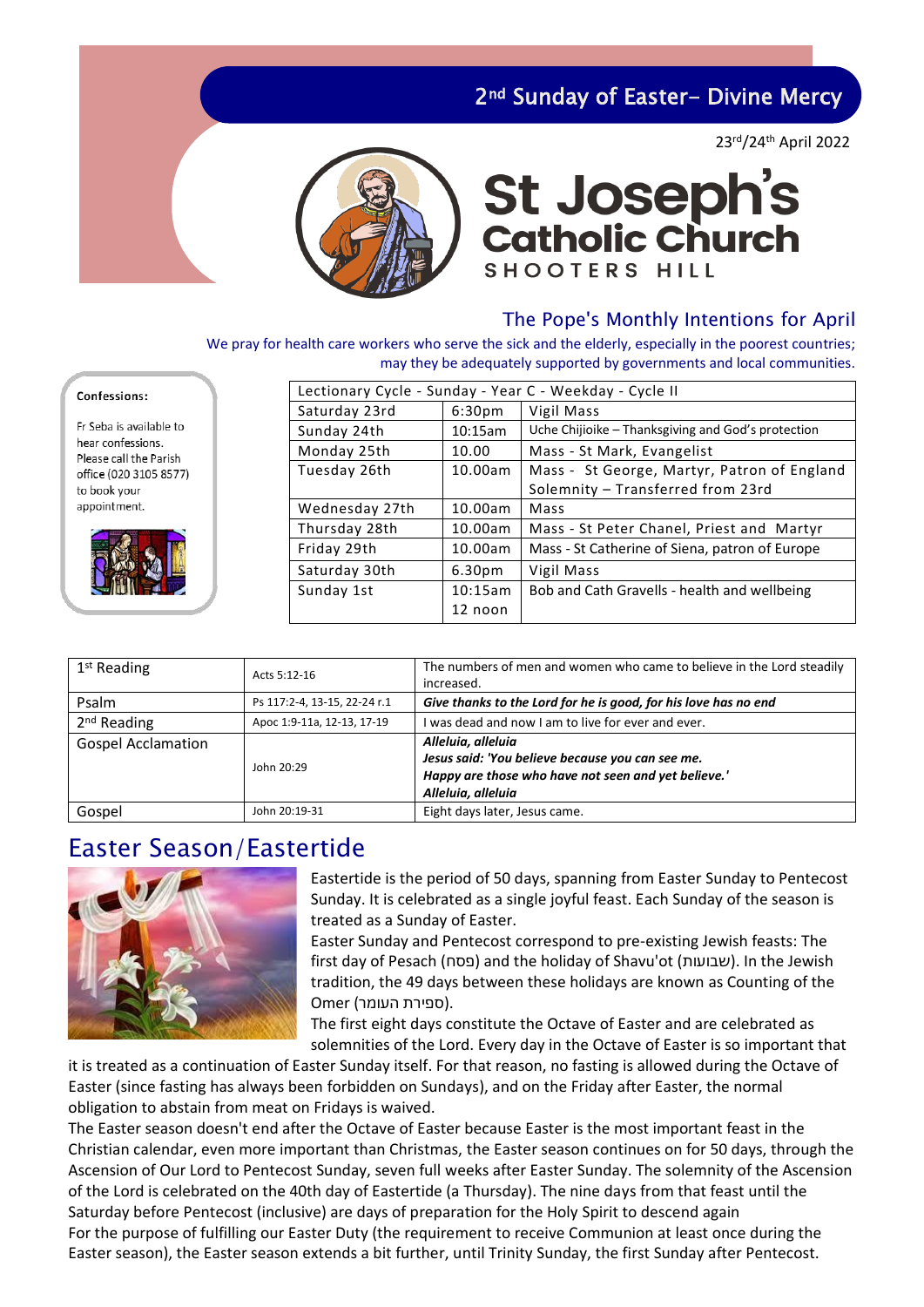# Divine Mercy Sunday

is celebrated on the Second Sunday of Easter, which concludes the Octave of Easter. The feast day is observed by Catholics as well as some Anglo-Catholics of the Church of England. It is originally based on the Catholic devotion to the Divine Mercy that Saint Maria Faustina Kowalska of the Blessed Sacrament, a Polish Roman Catholic Nun, canonised in 2000, reported as part of her encounter with Jesus, and is associated with special promises from Jesus and indulgences issued by the Catholic Church.

The feast of Divine Mercy, according to the diary of St Faustina Kowalska, receives from Jesus the biggest promises of grace related to the Devotion of Divine Mercy, in particular that a person who goes to sacramental confession (the confession may take place some days before) and receives Holy Communion on that day, shall obtain the total expiation of all sins and punishment. Additionally, the Roman Catholic Church grants a plenary indulgence (observing the usual rules) with the recitation of some simple prayers.



# St George's Day – Patron Saint of England

Saint George's Day is celebrated on 26<sup>th</sup> April this year within the church. The day is usually celebrated on 23<sup>rd</sup> April but this year the 23rd was in the Easter Octave

# Our Lady of Lugansk pray for all of Ukraine



Loving God, We pray for the people of Ukraine, for all those suffering or afraid, that you will be close to them and protect them.

We pray for world leaders, for compassion, strength and wisdom to guide their choices. We pray for the world that in this moment of crisis, we may reach out in solidarity to our brothers and sisters in need.

May we walk in your ways so that peace and justice become a reality for the people of Ukraine and for all the world. Amen.

### Many thanks for your generous Easter offering to Fr Seba

### We wish everyone a Blessed Easter Season

### Contactless Machine

We are delighted to draw your attention to our contact machine in the porch and many thanks go Julie Donnelly for all the hard work setting this up. It is very simple to use and just by being in a week £83.00 was donated via the machine.

You can now use your debit/credit card to make your donations Select where you want your money to go (offertory, hall fund, or repository) Just select the amount you want to give on the contactless terminal Present your card to the card reader. Select whether you want your **donation** to be gift aided and complete the details.

You only need to do this the first time you donate as the terminal will remember your card next time you donate. Full instructions are on the wall next to the machine

# Congratulations

to Father Michael Branch, present parish priest of St Peter the Apostle in Woolwich, has accepted the role of Dean of St George's Cathedral which will be effective from September. We wish him every blessing for his future ministry

Rev. Victor Darlington accepted the role of Episcopal Vicar for the South East, as Bishop Patrick Lynch has retired, and will take up this role in September.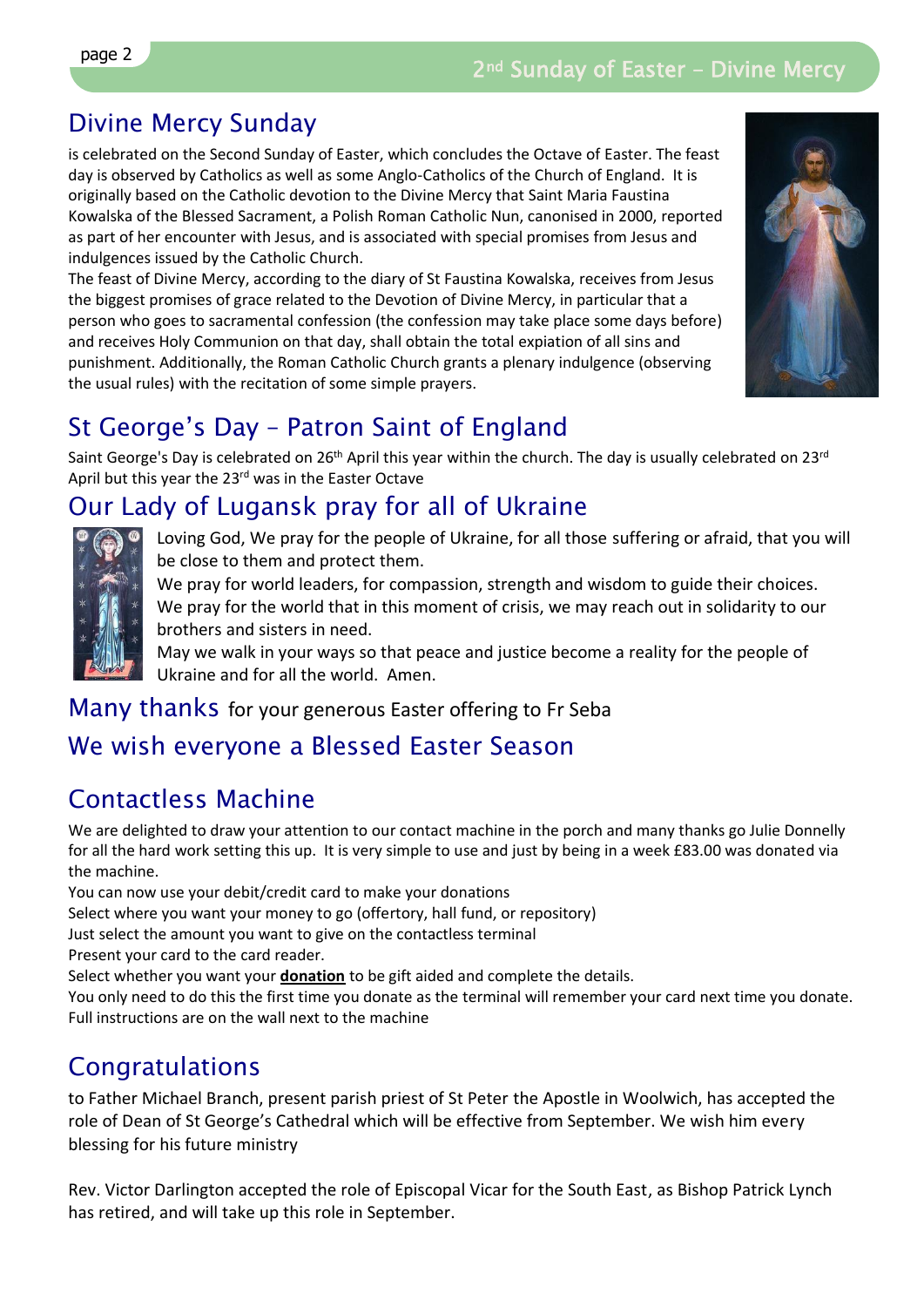### Welcome back to our Altar Servers

and well done to the young people who have taken up this ministry and particularly to those who are willing to train the younger servers. They certainly enhanced our Easter services. Also very many thanks to Noel and John who have very kindly taken up the task of helping the young people to move their ministry forward. Anyone who has made their First Holy Communion can join our servers. It is a brilliant way to get your child more involved with the services which leads to a better understanding of their faith. Please see Fr Seba, Noel or John for further details

# Altar Servers Rally Bank Holiday 2nd May 2022

at The Friars, Aylesford Priory, Kent. We are delighted Archbishop John Wilson is the principal celebrant

As usual servers will be enrolled into the Guild of St Stephen and those already in the Guild may renew their promises The annual rally gives the servers a great opportunity to collectively acknowledge and celebrate their special Ministry of Service in the Church. Furthermore, the event encourages servers to socialise with other servers and share and renew their faith, so helping to build God's kingdom. – HELP NEEDED Please see posters in the porch

## Parish Sacramental Programmes

#### **CONFIRMATION 2022**

The next session in our will be on **Wednesday 27th April at 7.00 – 7 th session followed by the 2nd Parents' meeting at 8.00 in the hall**

#### **FIRST HOLY COMMUNION 2022**

The next session will be on **Sunday 27th April at 5.30pm - Reconciliation - Church Please keep both groups, their parents, family and their catechists in your prayers during their preparation and beyond**

**Both these groups will not be able to continue next year if people do not come forward NOW and walk alongside the Catechists to learn. There will not be enough Catechists to facilitate.** 

### **Please pray this does not happen and for the continued vibrancy of your parish**

#### **Prayer to St Joseph**

Hail, Guardian of the Redeemer, Spouse of the Blessed Virgin Mary. To you God entrusted his only Son; In you Mary placed her trust; with you Christ became man. Blessed Joseph, to us too, show yourself a father and guide us in the path of life. Obtain for us grace, mercy and courage, and defend us from every evil. Amen



#### **Synod Prayer**

We stand before You, Holy Spirit, as we gather together in Your name

With You alone to guide us, make Yourself at home in our hearts; teach us the way we must go and how we are to pursue it.

We are weak and sinful; do not let us promote disorder. Do not let ignorance lead us down the wrong path not partiality influence our actions.

Let us find in You our unity so that we may journey together to eternal life and not stray from the way of truth and what is right

All this we ask of you, who are at work in every place and time, in the communion of the Father and the Son forever and ever, Amen



#### **Prayer to Saint Michael the Archangel**



St Michael the Archangel. Defend us in the day of our battle. Be our safeguard against the wickedness and snares of the devil. May God rebuke him, we humbly pray, and do thou, O Prince of Heavenly Hosts, by the power of God, cast into hell satan, and all the evil spirits who wander around the world seeking the ruins of souls.